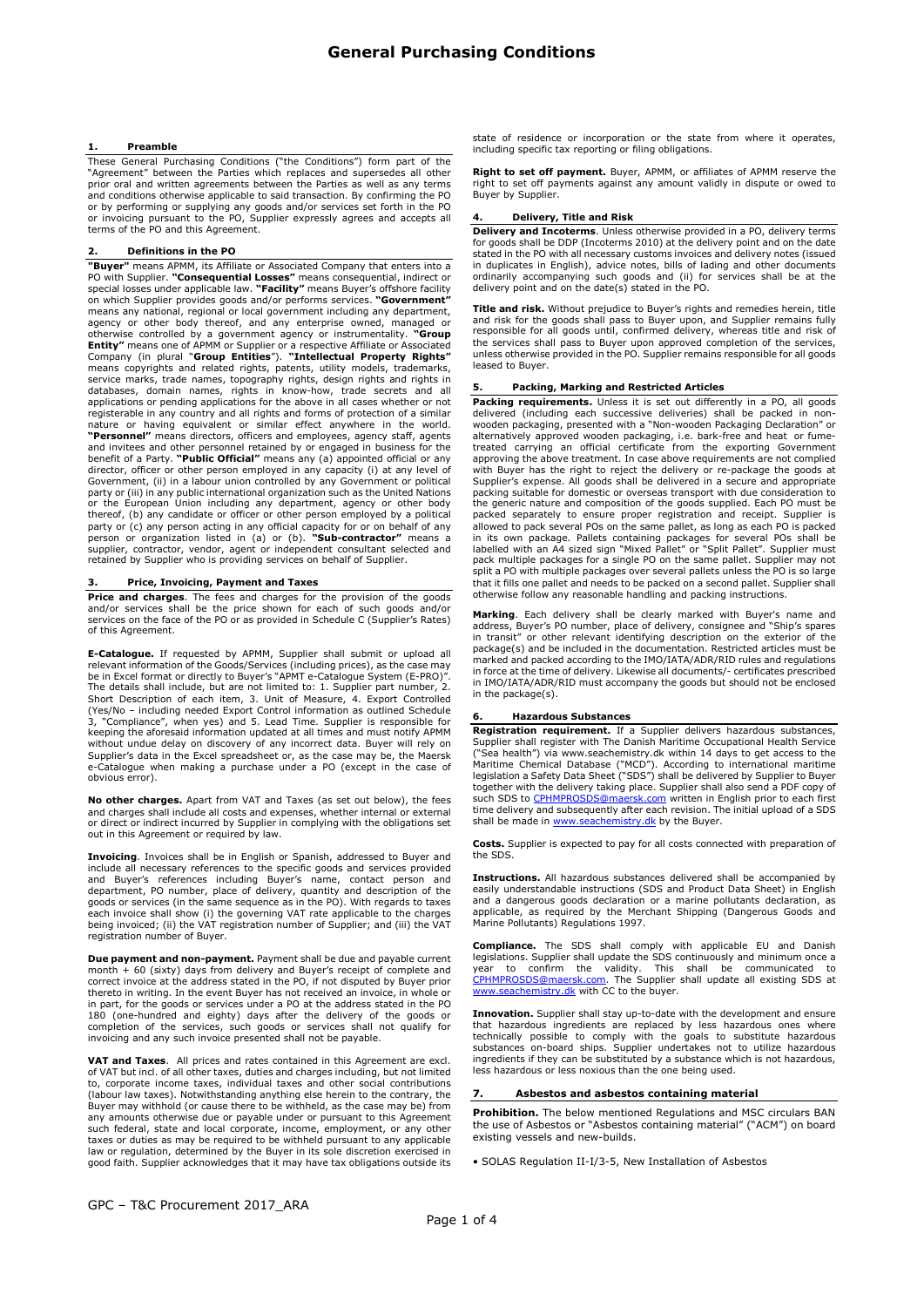• IMO MSC.1/Circ.1379

• ISO 9001

• IMO MSC.1/Circ.1426

Supplier shall ensure that all Goods (equipment, components, spares, materials, stores, gaskets etc.) supplied are free of ACM.

**Compliance.** All International laws, rules, regulations, orders,<br>conventions directives or ordinances in force from time to time which specifically refer to Asbestos and Asbestos containing material shall be complied with.

**Declaration.** Supplier shall submit a Declaration of Conformity in accordance with SOLAS Regulation II-1/3-5 that No ACM has been used, either together with each delivery or as a general declaration covering all Supplier's Goods and in the latter case such declaration shall be renewed bi-annually. Supplier shall have Industry approved safeguards and best practice in place to ensure that it is possible to verify through audits and analysis of samples that no ACM has been used either by them or their sub- contractors in equipment, components, spares, materials, stores, gaskets etc. that are supplied.

Costs. All costs incurred in complying with this Clause (including the cost of removal of non-conforming Goods from Buyer's store, equipment, vessels, rigs or alike and redelivery of goods) shall be for the sole account of Supplier and Supplier shall indemnify and hold Buyer harmless from all fines, penalties and all associated expenses arising out of or resulting from the violation by Supplier of any of its obligations under this Clause.

Audit. Buyer shall at all times have the right to audit and take and analyse samples if Buyer believes there are reasons to do so. The cost hereof shall be borne by Buyer, however in case such audit uncovers non-compliance with this Clause and any regulatory requirements, Supplier shall be liable for the complete cost of the audit.

Cancellation of PO. In the event that the re-delivery of ACM-free replacement Goods will exceed the originally-agreed delivery date or, if it will directly impact upon the works schedule of the relevant Vessel, the Buyer may, at its sole discretion, terminate the PO in whole or just that part relating to the ACM-affected Goods at no cost to itself and engage another contractor to supply an ACM-free replacement. Supplier shall within seven (7) days of such notice, reimburse Buyer with the cost of the Goods and, on further notice, reimburse Buyer for any additional costs incurred by Buyer in engaging such other supplier for the replacement Goods, including any difference in the cost of such supply.

Liability. Notwithstanding anything otherwise agreed between the Parties, the Supplier's obligations under this Clause are not subject to any limitations, whatsoever, under this Agreement or PO and shall extend beyond any agreed warranty period.

# **Compliance**

**General compliance.** Supplier shall comply with and shall ensure that all<br>sub-contractors comply with all national or international laws, rules,<br>regulations, orders, conventions, directives or ordinances in force from tim to time which are applicable to the delivery or performance of goods or services and/or relate to the provision, licensing, approval or certification of the goods or services, including but not limited to those relating to anticorruption, occupational health and safety, environmental matters, wages, working hours and conditions of employment, International Bill of Human Rights, sub-contractor selection, discrimination, data protection and privacy.

**Export Control Regulation.** Supplier shall comply with and ensure that all sub-contractors shall comply with all laws, regulations and rules applicable to delivery of the goods and services incl. without limitation United States and<br>European Union ("U.S. or EU") regulations and controls involving export and<br>re-export of goods, software and technology as well as in regards relevant Trade Regulations including but not limited to USA, EU and Singapore<br>if applicable. To the extent any goods or parts of goods (including software<br>and technology) supplied by Supplier to Buyer are subject to any su a PO, whichever is the earliest, or in case of defective goods at the time of re-<br>delivery without delay provide in a form satisfactory to Buyer the following<br>export control data of the goods: 1) the specific U.S. and/or manufacture, 3) percentage of U.S. content integrated to each of the goods, 4) confirmation as to whether or not the goods are direct products of U.S. technology and software, 5) Harmonized System Code ("HS Code"). This in arrange export control classification of all Goods uploaded to Buyers E-catalogue. All costs incurred in complying with this clause 7 shall be for the

sole account of Supplier and Supplier shall indemnify and hold Buyer harmless from all fines, penalties and all associated expenses arising out of or resulting from the violation by Supplier of any of its obligations in this clause 7. Buyer shall have the right, to appoint at its own cost a firm of chartered accountants<br>to audit and verify Supplier's compliance with this clause 7. Equipment,<br>components, parts or other items falling under the United States Int items that are contemplated as being supplied under this Agreement may be within such categories of controlled items Supplier shall immediately notify Buyer thereof.

Anti-Corruption. As regards this agreement each Party shall (i) comply with all applicable anti-corruption laws and regulations, including without limitation the US Foreign Corrupt Practices Act and the UK Bribery Act of 2010 and (ii) undertakes and warrants to the other Party that it and its officers, directors, shareholders, employees, agents and other intermediaries, and any other person acting directly or indirectly on its behalf, shall not, directly or through third parties, give, promise or attempt to give, or approve or authorize the giving of, anything of value (including facilitation payments) to any person or any entity where such action would be prohibited by applicable la from taking action in order for either Party to obtain or retain business, or to secure the direction of business to either; or (iii) inducing or influencing a Public Official to use his/her influence with any Government or public international organization for such purpose.

Costs. All costs incurred in complying with this clause 7 shall be for the sole account of Supplier and Supplier shall indemnify and hold Buyer harmless from all fines, penalties and all associated expenses arising out of or resulting from the violation by Supplier of any of its obligations in this clause 7. Buyer shall have the right to undertake or to appoint at its own cost, charge and expense a designated representative to audit and verify Supplier's compliance with this clause 7.

### 9. Responsible Procurement

Code of conduct. In addition to the obligations of clause 7, Supplier shall respect and commit to implement APMM's Supplier Code of Conduct (the Code) as amended from time to time and found at http://www.maersk.com/business/sustainability/third-party-code-of-conduct or alternatively an internationally recognized standard within the areas of human rights, anti-corruption, environment and labour, such as but not<br>limited to United Nations Global Compact (UNGC), and Supplier agrees – if<br>and when so requested - to provide necessary documentation as well as<br>accommo Supplier shall require their own suppliers to implement similar rules and, as appropriate, pass on such requirements to their sub-suppliers and so on. Supplier's non-compliance with this clause 9 shall be considered a material breach of the Agreement. The original English version of the Code (as of August 2013) shall prevail in the event of any disputes or discussions concerning the content and obligations of either Party. Should the Supplier be unable to meet the listed requirements, the Supplier will agree to develop and execute an improvement plan.

# 10. Intellectual Property Rights

Intellectual property rights. All Intellectual Property Rights in and to goods, documentation, data or other deliverables and material developed by Supplier to fulfil the Agreement shall vest in Buyer upon creation, regardless of the requirement to patent or register such intellectual property or not. Supplier hereby irrevocably assigns to Buyer by way of present and future assignment (as applicable) its whole right, title and interest in and to<br>such Intellectual Property Rights free from all liens, charges and<br>encumbrances at no cost to Buyer and without imposing further conditions<br>wi of goods, data, documentation or other deliverables not yet in existence that the Intellectual Property Rights shall so vest immediately upon coming into existence.

Notwithstanding anything mentioned hereinabove, the Supplier grants to Buyer's Group a worldwide, royalty free, perpetual, irrevocable, transferable and non-exclusive license to use any and all goods, data, services and In data and services for such purpose as intended under this Agreement.

## **Confidentiality and Reference**

General obligations. The following information whether in written, oral or visual form shall be considered "Confidential Information" for the purposes of the Conditions: (i) All information of Group Entities concerning employees, products, services, customers, suppliers, contractors, other third parties conducting business with Group Entities or other technical and commerci reference to or use of Group Entities' information referenced above and (iv) any information which is revealed, stated to be or marked as confidential, and (v) any information which according to applicable law is confidential, disclosed by a Party ("Disclosing Party") to another Party ("Receiving Party") in relation to this Agreement. Such Confidential Information shall remain the property of the Disclosing Party and shall not be given or disclosed to any third party without Disclosing Party's prior written consent. Receiving Party shall only use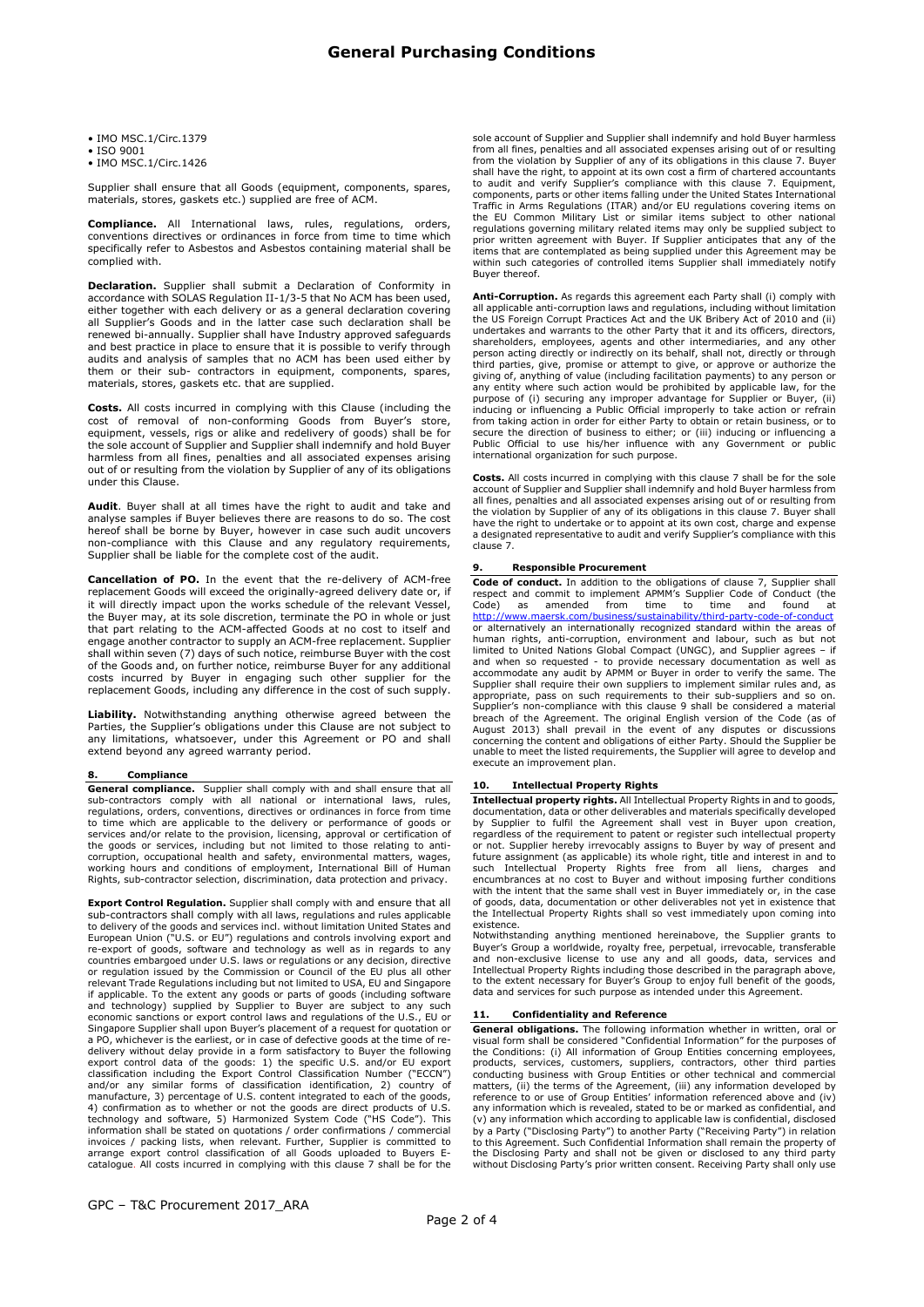the Confidential Information for the purposes of this Agreement and shall limit internal dissemination hereof.

**Disclosure to Group Entities.** Nothing in this clause 11 may be deemed or construed to prevent Buyer from disclosing any Confidential Information obtained from Supplier or its Group Entities, obtained from Supplier or its is in the discharge of a recipient's obligations to supply information for the<br>purpose of complying with any law; or (iii) if such disclosure is made for due<br>diligence purposes under strict and customary confidentiality ob relation to a divestment of business activities or assets of a service recipient subject to such persons having an equal duty of confidentiality as the Buyer.

**Reference and advertising.** Supplier is not permitted without prior written<br>consent from Buyer, to use Buyer's name or any commercial relation with<br>Buyer or a company associated with Buyer for the purpose of advertising o as a reference.

#### Warranties

Supplier's warranties. Supplier warrants and undertakes that (i) the goods shall be new, of good quality and workmanship, free from defects and fit for the intended purposes as known to the Parties, including complying with any applicable regulation and specifications, including applicable standards, (ii) the services shall be delivered in accordance with market standards and first class professional practices or such other level of standards agreed between the Parties, (iii) relevant spare parts and/or associated services for goods will be available for a minimum of 10 years from delivery of the relevant goods delivered under the Agreement (this obligation shall survive any termination hereof and be subject to the terms and conditions of the Agreement), and (iv) the goods and/or services or any rights conferred to Buyer pursuant to this Agreement do not infringe the rights of any third party.

Warranty period. The goods and services delivered shall comply with the warranties and undertakings in (i) and (ii) above for 24 (twenty-four) months from the goods are taken into use or from the date of complete delivery of services whichever is later, however continuing for no longer than 36 (thirtysix) months from delivery of the goods.

#### 13. Remedies

**Breach.** Breach of agreement, including breach of warranties, or failure in<br>timely delivery of correct and non-defective goods or services shall entitle<br>Buyer to terminate the PO and /or claim direct damages. In case of f timely delivery of correct and non-defective goods or services, Buyer may at its discretion demand that Supplier: (i) pays Buyer a sum by way of liquidated damages of 5% (five per cent) of the total charges to be paid under the PO per day of delay, however such liquidated damages shall not exceed a total of 50% (fifty per cent) of the total charges of the PO in question (the parties acknowledging such sum(s) are a genuine pre-estimate of the actual minimum loss which will be suffered by Buyer and shall not be treated as a penalty) and/or (ii) immediately delivers via the fastest means of transportation available at the cost of Supplier (airfreight included). In the event a d to claim at its discretion direct damages for either (i) all relevant losses; or (ii) for the balance of any losses not paid for by means of the liquidated damages and such delay shall be considered a breach entitling Buyer to terminate the Agreement.

Occurrence of Defect. A defect shall be deemed to exist in relation to the goods or services if they are defective under the general principles of English law or if: (i) the goods or services fail to meet the requirements set out in the Agreement and PO, (ii) Supplier is in breach of a service level, or (iii) the goods or services breach Supplier's warranties as set out in Clause 12.

**Proportionate reduction.** Buyer shall be entitled to a proportionate reduction of the price and/or the fees payable for the goods and/or services where they are defective and Supplier shall pay, or deduct a proportionate amount from such agreed price or fees which Buyer has paid or shall pay in respect of that defective part of those goods and/or services with due consideration to the actual reduction in their value and benefit to Buyer.

**Remedial work on breach of warranty**. If Supplier is notified about a<br>breach of warranty claim, Supplier shall upon written request promptly<br>perform all corrective measures which are necessary to remedy any defects arising from any breach of warranty. All costs and expenses incidental to remedying defects will be for the sole account of Supplier.

Step-in right. If Buyer decides that the timing or impact of the corrective measures will be prejudicial to its interests or if Supplier fails to promptly correct any defective goods or redeliver services in accordance with its obligations, Buyer may, subject to informing the Supplier in writing and allowing 24 (twenty four) hours for the Supplier to propose an alternative solution acceptable to Buyer, undertake Supplier's responsibilities for such corrective measures, which may include engaging a third party to carry out remedial work and may either deduct from any amount due to Supplier or recover from Supplier all costs reasonably and directly incurred by Buyer in undertaking the corrective measures, subject to production of appropriate receipts and evidence.

Extension of warranty. Following Supplier's remedy of a defect and/or redelivery, a new warranty period of the same length as the original warranty period shall apply provided that it shall not extend beyond 36 (thirty-six) months from the commencement of the original warranty period.

**Overcharging under a PO.** Supplier shall at Buyer's request, assist Buyer and/or any third party auditor appointed by Buyer in any review of charges for the goods and/or services delivered. In the event that Supplier has party auditor.

Damages. The Parties shall be liable for any direct damages arising out of or relating to the performance or non-performance of their respective obligations under the Agreement or applicable POs in accordance with the general<br>principles of English law. Such losses shall inter alia comprise direct additional<br>operational and administrative cost and expenses, direct costs related purchase of alternative goods and services and direct charges or other fees relating to other goods or services or costs rendered unnecessary as a result of any default by the Supplier.

**Complete delivery.** Unless otherwise provided in the PO, delivery shall not be deemed to have taken place until the goods and/or services have been received in full and in conformance with the timeline and milestones set out in the PO and with all certificates of approval, test certificates and other certification or necessary documentation required according to this Agreement or at law.

Total loss. In the event that Buyer's premises (including the Facility) becomes a total loss (which includes a constructive, arranged and/or comprised total loss as well as loss due to expropriation) this Agreement shall automatically be considered terminated without notice as from the moment of the incident directly leading to the total loss occurred and except for Buyer's obligation to pay Supplier any amounts due for Goods and Services performed prior to the termination neither Party shall have any claims whatsoever towards the other in connection with the termination.

#### 14. Indemnity

13.1 Definitions and interpretation. The following definitions and interpretation are to be used for determining the applicable indemnity regime:

"Offshore" means in, on or above the sea, including alongside or in harbour, whether on a sea-going vessel or not, or suspended by a crane from a sea-<br>going vessel, whether over land or not. For the purpose of this definition, sea-<br>going vessels shall include ships, lighters, boats, rigs or other s going craft; and "Onshore" means on or over dry land, unless suspended from a device affixed to a sea-going vessel, which shall be considered Offshore. In the event that an incident occurs where it is unclear if it is covered by an Onshore or Offshore indemnity regime, then Buyer shall in its sole discretion determine the same, based on where the main part or purpose of

the relevant activity giving rise to an incident was to be carried out.<br> **13.2 Offshore Indemnification ("Knock-for-Knock").** When services<br>
or goods under any PO are delivered, performed or supplied<br>
Offshore, then Clause

harmless the other Party and its Group from and against all claims, losses, damages, costs (including legal costs) expenses and liabilities in respect of:

- (a) loss of or damage to property of its Party's Group whether owned, hired, leased or otherwise provided by its Party's Group, arising from, relating to or in connection with the performance or non-performance of this
- Agreement and/or any PO; and (b) personal injury including death or any form of illness, disorder or disease whatsoever (mental, physical or otherwise), to any person employed by<br>that Party or its Group arising from, relating to or in connection with the<br>performance or non-performance of this Agreement; and<br>(c) personal injury in
- property of any third party to the extent that any such injury, loss or damage is caused by the negligence or breach of duty (whether<br>statutory or otherwise) of that Party. For the purposes of this clause<br>"third party" shall mean a party which is not a member of Buyer Group **or Supplier Group.**
- **13.3 Pollution by Supplier.** Supplier shall save, indemnify, defend and hold harmless Buyer Group from and against any claim of whatever nature arising from pollution and/or contamination occurring on the premises of Supplier's Group or originating from the property and equipment of Supplier's Group (including marine vessels and any goods and/or services provided by Supplier Group prior to risk and title passing to Buyer).
- 13.4 Pollution by Buyer. Save for Supplier's negligence Buyer shall save, indemnify, defend and hold harmless the Supplier's Group from and against any claim of whatever nature arising from any other pollution and/or contamination, originating from the reservoir, well, drilling unit and property of Buyer's Group.
- 13.5 Basis for indemnification. All exclusions and indemnities given under this clause 14 (save for those under clause 13.2(c) and 13.4) shall apply irrespective of cause and notwithstanding the